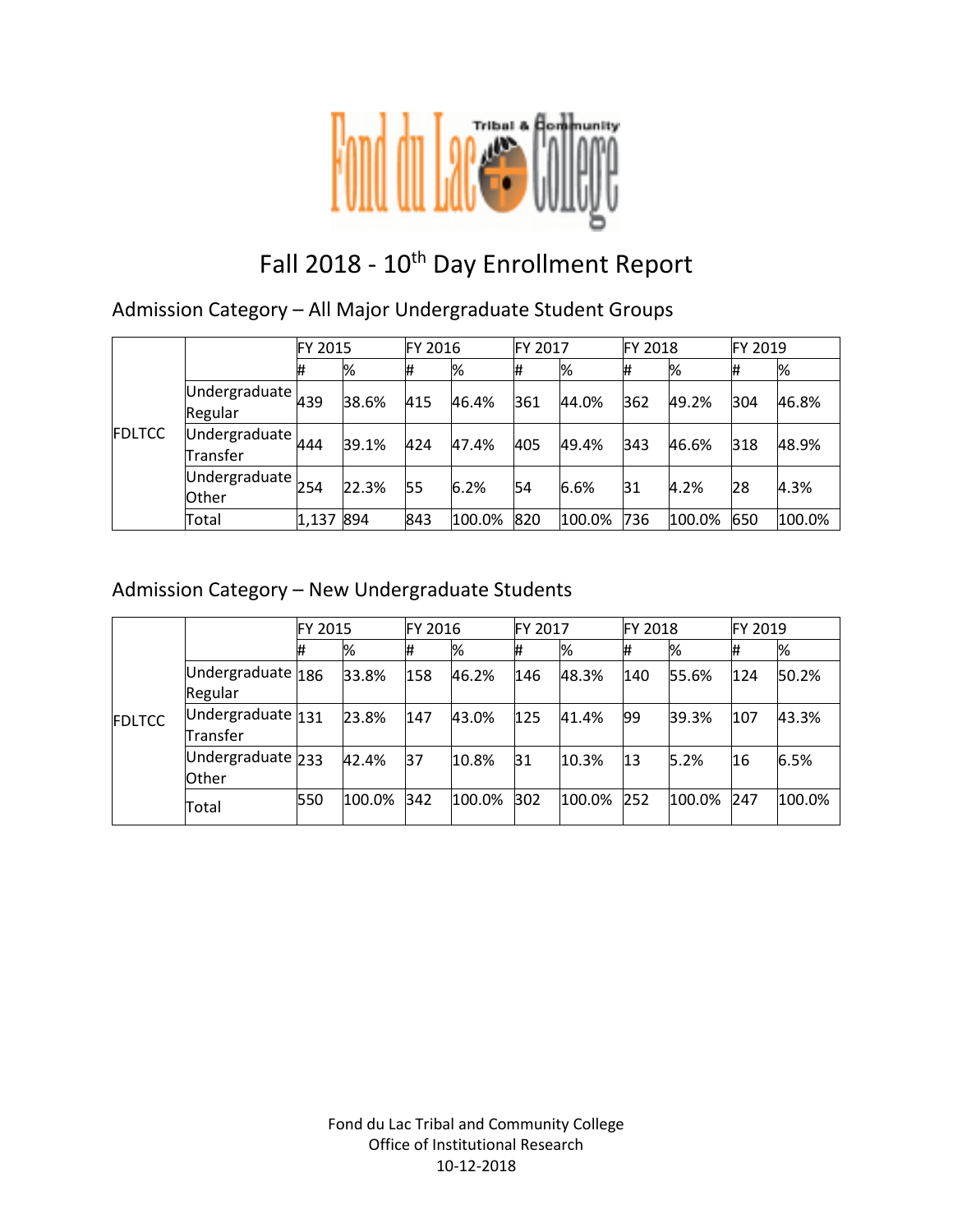|               |                                 | <b>FY 2015</b> |        | FY 2016 |        | FY 2017 |        | <b>FY 2018</b> |        | FY 2019 |        |
|---------------|---------------------------------|----------------|--------|---------|--------|---------|--------|----------------|--------|---------|--------|
| <b>FDLTCC</b> |                                 | 1#             | %      |         | %      | #       | %      | #              | %      |         | %      |
|               | Undergraduate 253<br>Regular    |                | 43.1%  | 257     | 46.6%  | 215     | 41.5%  | 222            | 45.9%  | 180     | 44.7%  |
|               | Undergraduate $313$<br>Transfer |                | 53.3%  | 277     | 50.3%  | 280     | 54.1%  | 244            | 50.4%  | 211     | 52.4%  |
|               | Undergraduate $21$<br>Other     |                | 3.6%   | 17      | 3.1%   | 23      | 4.4%   | 18             | 3.7%   | 12      | 3.0%   |
|               | Total                           | 587            | 100.0% | 551     | 100.0% | 518     | 100.0% | 484            | 100.0% | 403     | 100.0% |

# Admission Category – Returning Undergraduate Students

# Race and Ethnicity – Undergraduate Students

|               |                                              | FY 2015 |        | FY 2016                  |                | FY 2017 |        | FY 2018 |        | FY 2019 |        |
|---------------|----------------------------------------------|---------|--------|--------------------------|----------------|---------|--------|---------|--------|---------|--------|
|               |                                              | #       | %      | #                        | %              | #       | %      | #       | %      | #       | %      |
|               | American<br>Indian or<br>Alaskan Native      | 154     | 13.5%  | 163                      | 18.2%          | 130     | 15.9%  | 140     | 19.0%  | 103     | 15.8%  |
|               | Nonresident<br>Alien                         | l3      | 0.3%   | 2                        | 0.2%           |         |        |         |        |         |        |
|               | Asian                                        |         | 0.6%   | lЗ                       | 0.3%           | 7       | 0.9%   | 17      | 1.0%   | 6       | 0.9%   |
| <b>FDLTCC</b> | <b>Native</b><br>Hawaiian or<br>Other People |         | 0.1%   | $\overline{\phantom{a}}$ | $\overline{a}$ |         |        |         | 0.3%   | 2       | 0.3%   |
|               | Black or African <sub>83</sub><br>American   |         | 7.3%   | 66                       | 7.4%           | 70      | 8.5%   | 52      | 7.1%   | 64      | 9.8%   |
|               | Hispanic of<br>Any Race                      | 33      | 2.9%   | 29                       | 3.2%           | 23      | 2.8%   | 24      | 3.3%   | 32      | 4.9%   |
|               | White                                        | 771     | 67.8%  | 554                      | 62.0%          | 501     | 61.1%  | 430     | 58.4%  | 371     | 57.1%  |
|               | Two or More<br>Races                         | 74      | 6.5%   | 69                       | 7.7%           | 83      | 10.1%  | 79      | 10.7%  | 72      | 11.1%  |
|               | Unknown Race 11<br>and Ethnicity             |         | 1.0%   | 8                        | 0.9%           | 6       | 0.7%   | 2       | 0.3%   |         |        |
|               | Total                                        | 1,137   | 100.0% | 894                      | 100.0%         | 820     | 100.0% | 736     | 100.0% | 650     | 100.0% |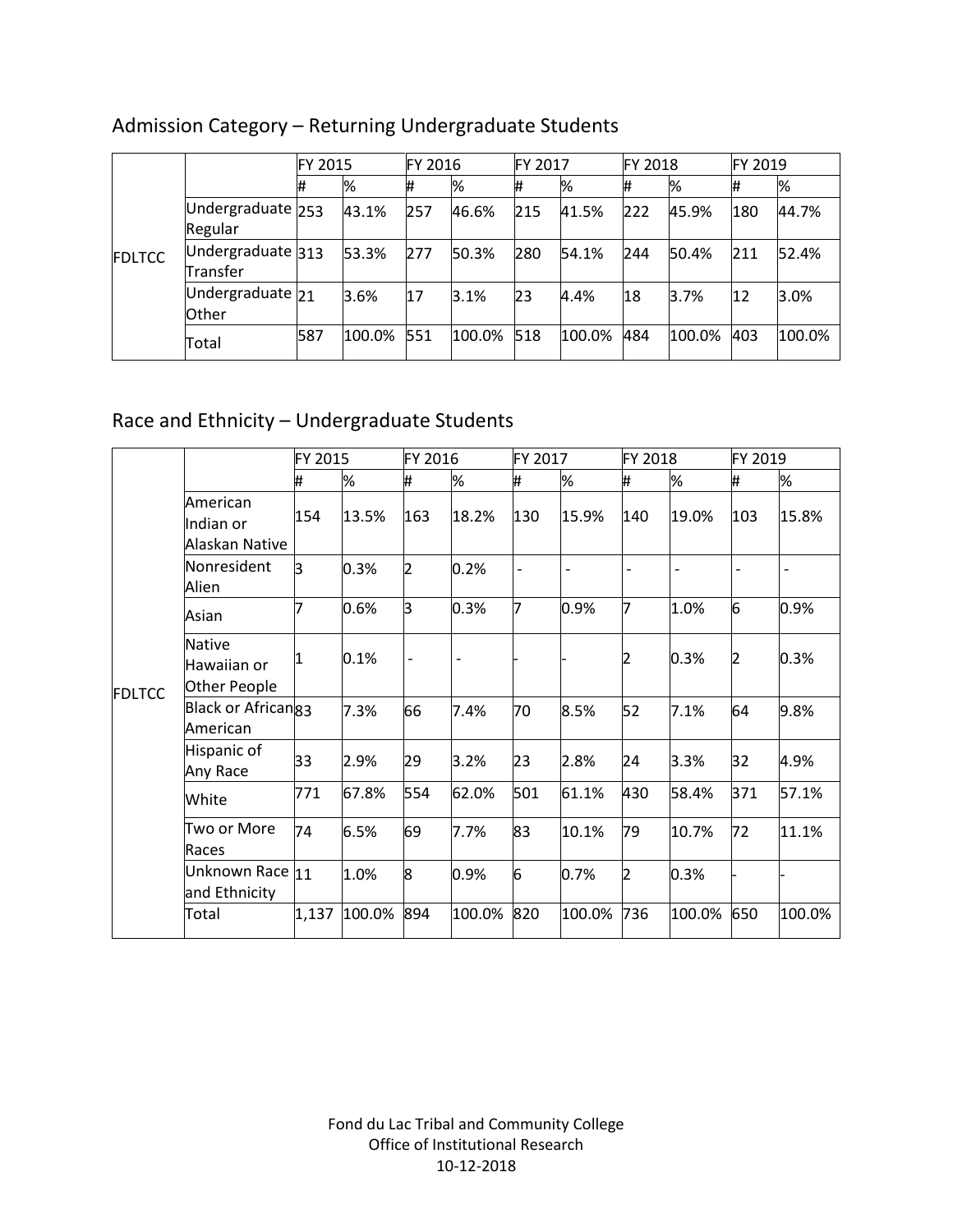|                |           | FY 2015 |            | FY 2016                                                                    |            | FY 2017 |            | <b>IFY 2018</b> |            | FY 2019 |        |
|----------------|-----------|---------|------------|----------------------------------------------------------------------------|------------|---------|------------|-----------------|------------|---------|--------|
| FDLTCC         |           | #       | %          | #                                                                          | %          | Ħ.      | %          | #               | %          | Ħ.      | %      |
|                | Yes       | 765     | 67.3%      | 699                                                                        | 78.2%      | 631     | 77.0%      | 594             | 80.7%      | 510     | 78.5%  |
|                | No        | 113     | 9.9%       | 114                                                                        | 12.8%      | 126     | 15.4%      | 91              | 12.4%      | 81      | 12.5%  |
|                | Unknown   | 259     | 22.8%      | 81                                                                         | 9.1%       | 63      | 7.7%       | 51              | 6.9%       | 59      | 9.1%   |
|                | Total     | 1,137   | 100.0% 894 |                                                                            | 100.0% 820 |         | 100.0% 736 |                 | 100.0% 650 |         | 100.0% |
|                | Yes       | 95,201  | 60.2%      | 89,306                                                                     | 59.0%      | 84,259  | 58.0%      | 81,954          | 58.5%      | 78,637  | 58.1%  |
| Minn.<br>State | <b>No</b> | 35,823  | 22.6%      | 34,922                                                                     | 23.1%      | 34,019  | 23.4%      | 31,730          | 22.6%      | 30,331  | 22.4%  |
| System         | lUnknown  | 27,240  | 17.2%      | 27,038                                                                     | 17.9%      | 26,955  | 18.6%      | 26,511          | 18.9%      | 30,331  | 22.4%  |
|                | Total     |         |            | 158,264 100.0% 151,266 100.0% 145,233 100.0% 140,195 100.0% 135,389 100.0% |            |         |            |                 |            |         |        |

### Underrepresented – Undergraduate Students

# Student Load – Full/Part Time Undergraduate Students

|               | <b>FY 2015</b>   |        | FY 2016    |                                                                                     |            | <b>FY 2017</b> |            | <b>FY 2018</b> |            | FY 2019 |        |
|---------------|------------------|--------|------------|-------------------------------------------------------------------------------------|------------|----------------|------------|----------------|------------|---------|--------|
|               |                  | #      | %          | #                                                                                   | %          | #              | %          | #              | %          | #       | %      |
| <b>FDLTCC</b> | <b>Full Time</b> | 599    | 52.7%      | 553                                                                                 | 61.9%      | 466            | 56.8%      | 436            | 59.2%      | 392     | 60.3%  |
|               | <b>Part Time</b> | 538    | 47.3%      | 341                                                                                 | 38.1%      | 354            | 43.2%      | 300            | 40.8%      | 258     | 39.7%  |
|               | Total            | 1,137  | 100.0% 894 |                                                                                     | 100.0% 820 |                | 100.0% 736 |                | 100.0% 650 |         | 100.0% |
| Minn.         | <b>Full Time</b> | 87,626 | 55.4%      | 84.863                                                                              | 56.1%      | 82,299         | 56.7%      | 79,868         | 57.0%      | 77,312  | 57.1%  |
| State         | <b>Part Time</b> | 70,638 | 44.6%      | 66,403                                                                              | 43.9%      | 62,934         | 43.3%      | 60,327         | 43.0%      | 58,077  | 42.9%  |
| System        | Total            |        |            | 158,264  100.0%  151,266  100.0%  145,233  100.0%  140,195  100.0%  135,389  100.0% |            |                |            |                |            |         |        |

*\*\*\*All data are from the fall 10th Day Minn. State Enrollment Analytic Tool\*\*\**